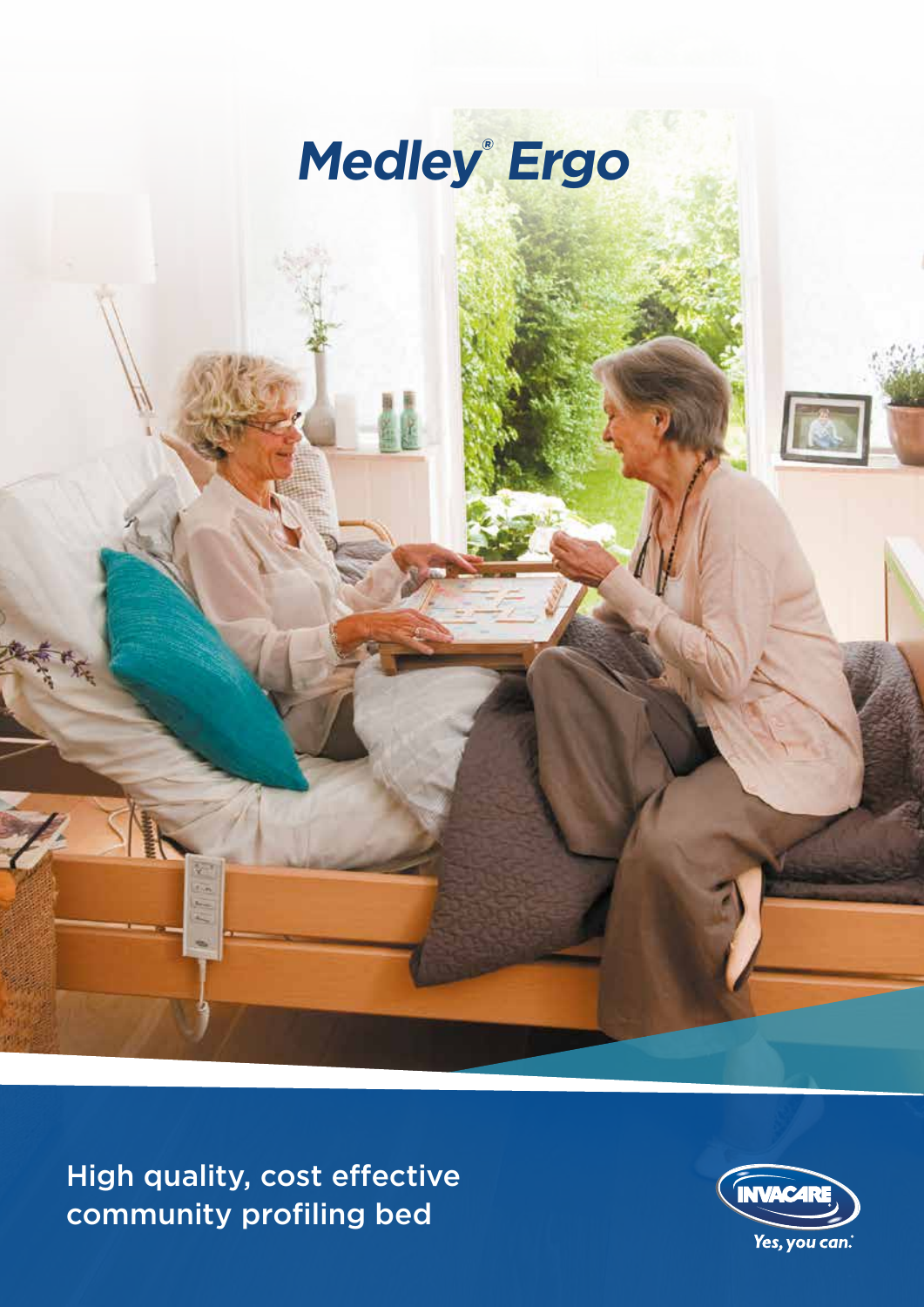The *Medley Ergo* from Invacare offers the perfect balance of economy, functionality and quality. The optimised length of the mattress platform sections provides increased comfort for clients when sitting up in bed and also reduces shear and friction when the bed sections are adjusted. The *Medley Ergo* can be easily transformed into the *Invacare Medley Ergo Select*. This model is particularly stylish with natural beech facias covering the motors, creating a homely feel.



#### **Optimised dimensions of the mattress platform**

The mattress platform sections has optimal dimensions designed in accordance with anthroprometric statistics and has been pressure mapped during the design process.. The *Medley Ergo* offers:

- Increased comfort when sitting
- Reduced shear and friction from sliding downwards during profiling
- Suitability for shorter clients

#### **Improved functionality and efficiency**

The *Medley Ergo* has been specially designed for speedy assembly and quick transportation to meet the needs of Residential and Community care. The *Medley Ergo* can be supplied on a transporter kit so that it can easily be moved and installed. In addition, any assembling can be done without the use of tools.

# **Height range supports clients and carers**

The flexible design of the *Medley Ergo* allows the bed to be mounted at a low height, or a higher position if preferred, creating a range of working heights for the carer and transfer heights for the client. This is facilitated by the unique feature of the bed end, which enables the mattress support to be mounted in both upper and lower positions.



### Features and options



#### **Full length side rails**

The *Medley Ergo* is available with wooden or steel full length side rails. Wooden extendable side rails (150mm) are also available as an option.



#### **Scala 2 range**

A range of collapsible, three quarter length, steel side rails are available in various heights to cover standard to deep mattress heights, such as dynamic mattress systems.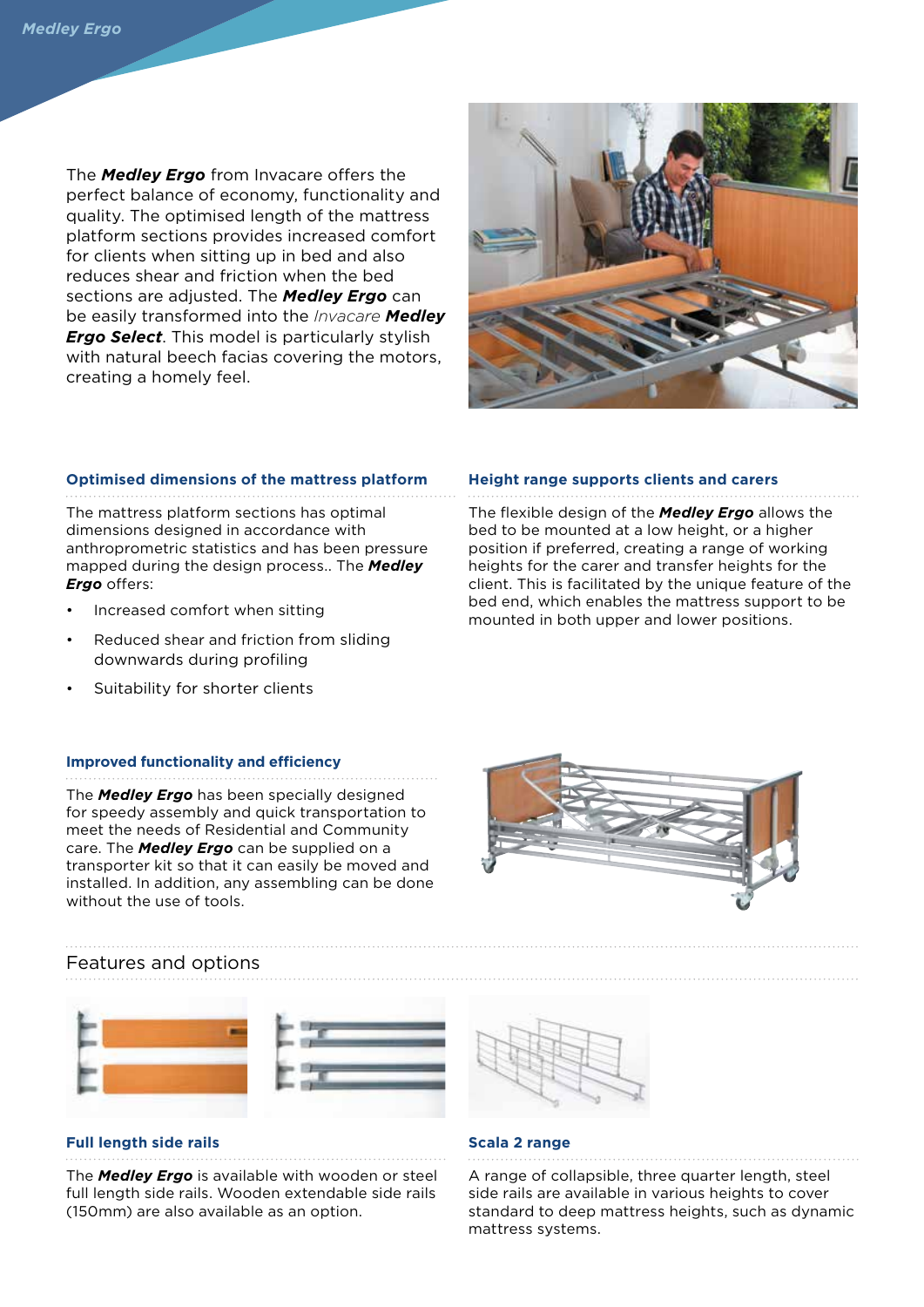## **Options**



## **Homely design**

The *Medley Ergo Select* offers an attractive, homely design. Available as a retro-fit to the *Medley Ergo*, this aesthetic bed end cover fits with precision over the bed actuators, and can be removed at any time.

The *Medley Ergo Select* has a leg support that is equipped with a rastofix to enable individual positioning for the legs.

## Features and Options



**Easy to transport** 

# *Medley Ergo* beds are easy to assemble

and dismantle and can be transported using transporter kits (optional).



**Lifting Pole** Can be adjusted in both



**Double height positions for bed ends** 

Adjustable height range for *Medley Ergo* of 330-730mm or 400-800mm.



#### **Select design for** *Medley Ergo*

The homely design of *Medley Ergo Select* can also be retro-fitted (optional).



**Optimised dimensions of mattress platform** 

According to anthropometrical measurements, the optimised dimensions meets the body size of a wider number of clients and reduces shear and friction.